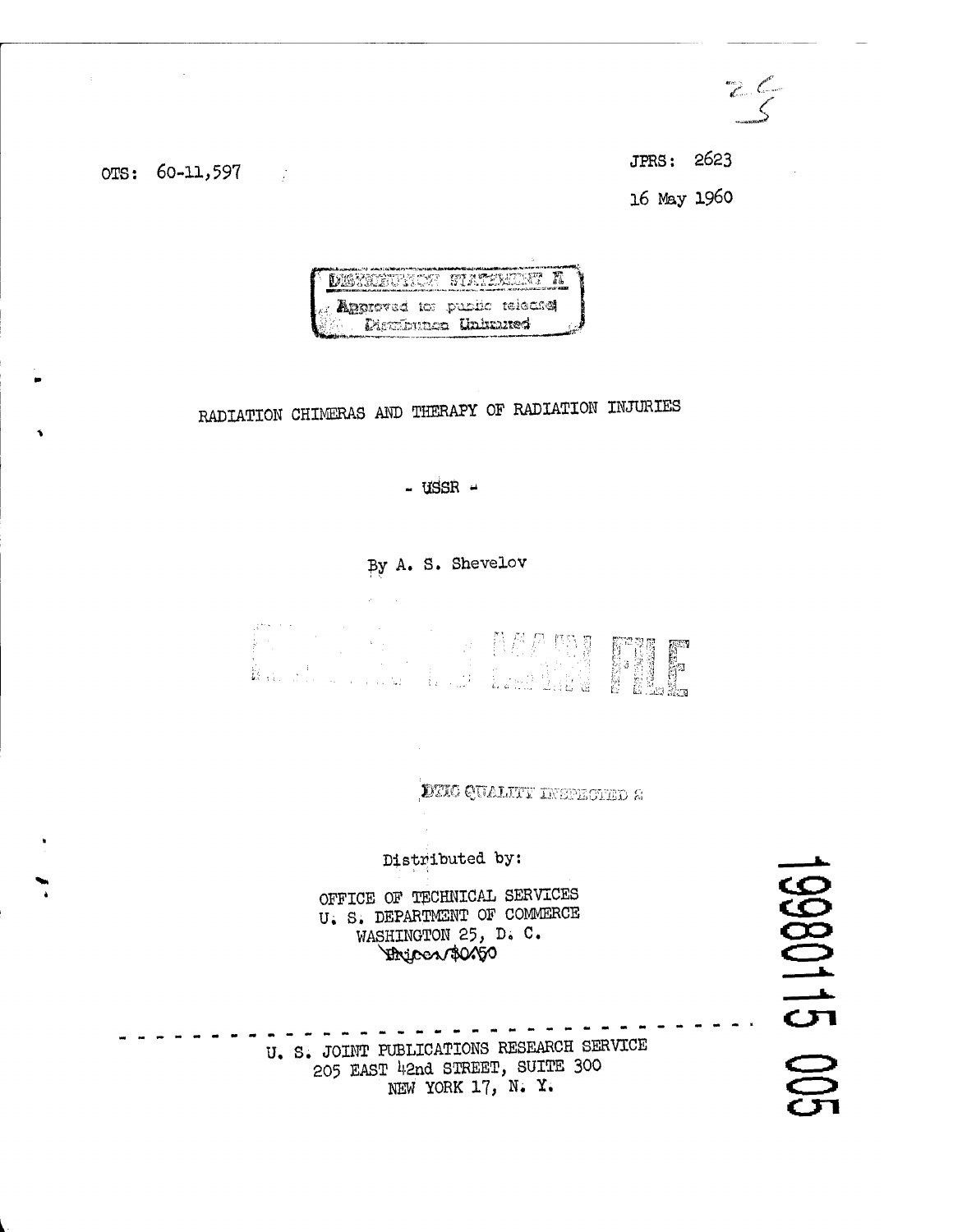JFRS: 2623

CSO: 38^0-N/b

## RADIATION CHIMERAS AND THERAPY OF RADIATION INJURIES

 $/Following$  is a translation of an article written by A.S. Shevelov in Priroda (Nature), Vol XLIX, No 1, Moscow, I960, pager 20-25.7

Chimeras in Mythology and Biology  $\rightarrow \rightarrow$  How to Overcome the Incompatibility of Tissues — Transplantation of Blood-Forming Tissue and Radiation Sickness -- New Paths for the Study of the Problem' of Transplantation.

Police Bachament

In ancient Greek mythology chimeras were monsters with a lion's head, a dragon's tail, and a goat's trunk. However, as such beings were encountered only in legends'and could not be seen in reality, the word "chimera" acquired another meaning: it began to be applied to an unreal dream, a fantasy. But we are living in an age in which those dreams which until recently seemed to be the fruits of an unrestrained fantasy are now coming true. This concerns not only the achievements of physics, mechanics, and technology — as <sup>a</sup> result of which the Soviet people have created an artificial planet, fired a rocket to the Moon, people have created an around phono of the latter -- for revolutionary changes have also spread; to biology. One example could be the creation of the so-called radiation chimeras.

The problem of the transplantation of the organs and tissues of animals and man is of major imppftance and has long been attracting the attention of scientists. However, the numerous attempts at solving this problem had not yielded promising results. It was established that the transplantation (grafting) of'tissues from an individual of one zoological species to an individual of another, i.e., the so-called heterotransplantation, could not succeed. Moreover, the transplantation of tissues between individuals of the same species -- homotransplantation -- usually also yields negative results. The principal cause for these failures is the immunological incompatibility between the tissues of the host and the donor. "The nature of this phenomenon consists in the following. Any tissue contains a multiplicity of antigens -- mostly proteins — substances which, when introduced into the tissue of an organism of another species cause it to form antibodies capable of binding the given antigens. Upon the transplantation of a heterologous tissue, a reaction directed against the introduced heterologous antigens arises in the organism of the animal to which that tissue is transplanted. As a result of the interaction "between antibodies and phagocytes, the

L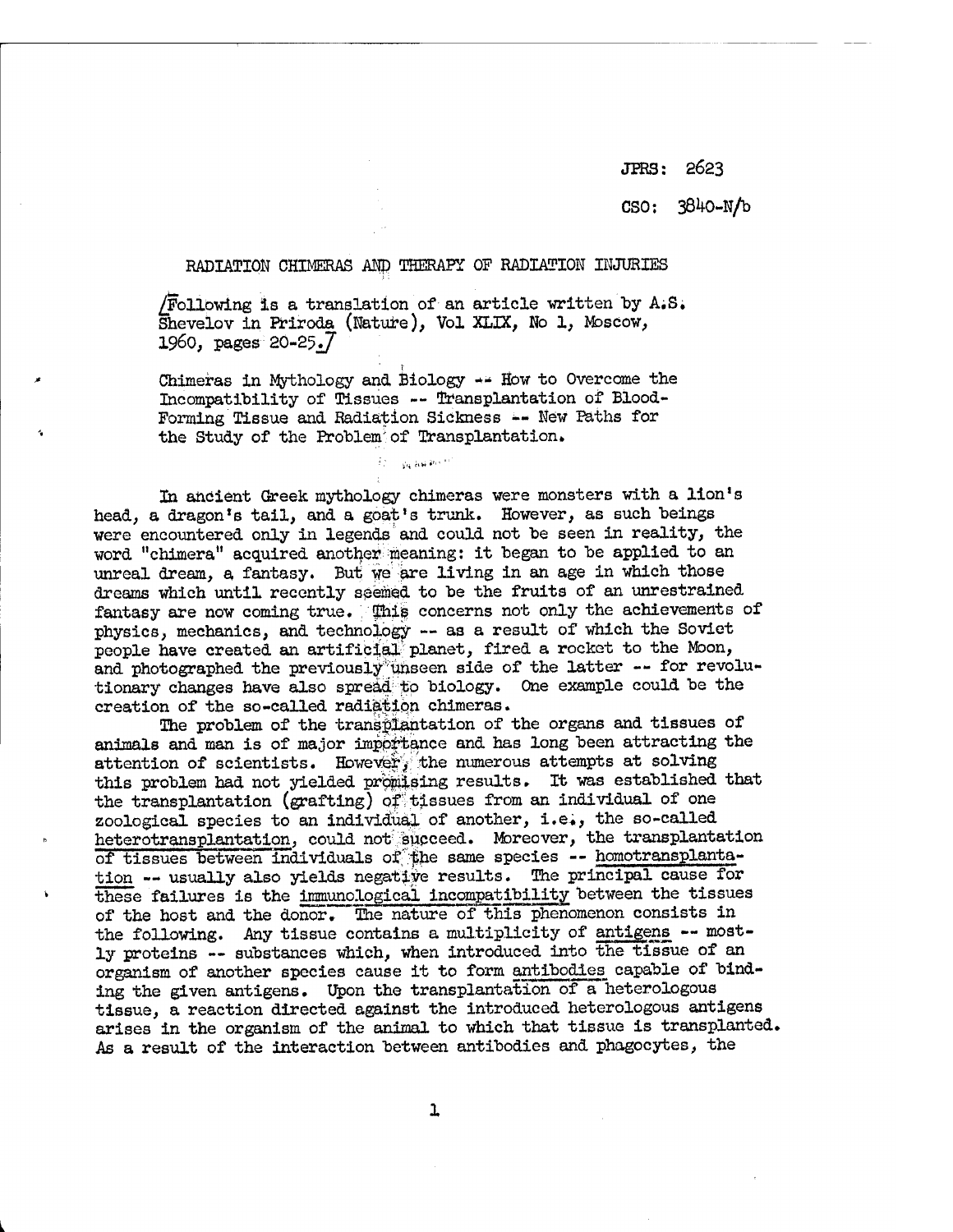transplanted tissue usually detaches itself 10 to 12 days, or even sooner, after its ingrafting. A widely known example of the antigenic heterogeneity of the tissues of different individuals is the presence of dif-<br>forest group entigens in the environments of human individuals. This ferent group antigens in the erythrocytes of human individuals. makes it possible to conduct blood transfusion usually only for individuals in the same blood group and people of the fourth group (ah exception is constituted by the blood of the first group, which contains no corresponding antigens and therefore can be transferred to any human individual).

The experimental studies of transplanting immunity are widely based on pure lines of animals, mostly white mice, obtained as a result of inbreeding. These lines are comparatively homogeneous in the antigen sense, and therefore transplantation within the limits of every pure line (isotransplantation) usually is successful.

Attempts at reducing the immunological reactivity to a transplanted heterologous tissue have been frequently undertaken. However, it was only during the last decade that positive results were obtained in this field. Of particular value are the attempts at reproducing the so-called immunological tolerance.

The theoretical foundation for the work in this field was a hypothesis advanced by  $F:M$ . Burnet and  $F$ . Fenner (1949, Australia) and, independeltly of them, by V.G; Lopashov and 0,G. Stroyeve (1950). According to that hypothesis, animals do not react against a number of antigenic complexes of their own body, because the latter grows together with these complexes and hence becomes tolerant, i.e., resistant to substances which under other conditions would display their antigenic effect. This hypothesis attempts to account for the formation of auto-antigens which may provoke an immunological reaction (in particular, formation of antibodies) in the organism of the same individual in whom they arose.

Viewed from this standpoint, auto-antigens are either substances "maturing" in the process of individual development (ontogeny) after the organism develops an ability to react immunologically, so that the organism no longer can acquire tolerance to their effect; or as antigens forming early but unable, under normal conditions, to penetrate into the sphere of actions of immunological reactions. The first category of auto-antigens includes spermatozoids and, possibly, the milk proteins; and the second -- the protein of the chrystalline lens of the eye and certain antigenic components of the brain.

Proceeding from these premises, the authors of the hypothesis postulated that if some given heterologous antigenic complex is introduced into the organism during its embryonic period, then the host's immune system will gradually adapt itself thereto, and this may result in the formation of a state of immunological tolerance, i.e., inability to react against a given antigen during the post-embryonic period,

The first experimental proofs of these conjectures were obtained by R.E. Billing, L. Brent and P.B. Medavar in 1954. Subsequent investigations corroborated that the introduction of heterologous antigens during the period of embryonic development or in the first few postnatal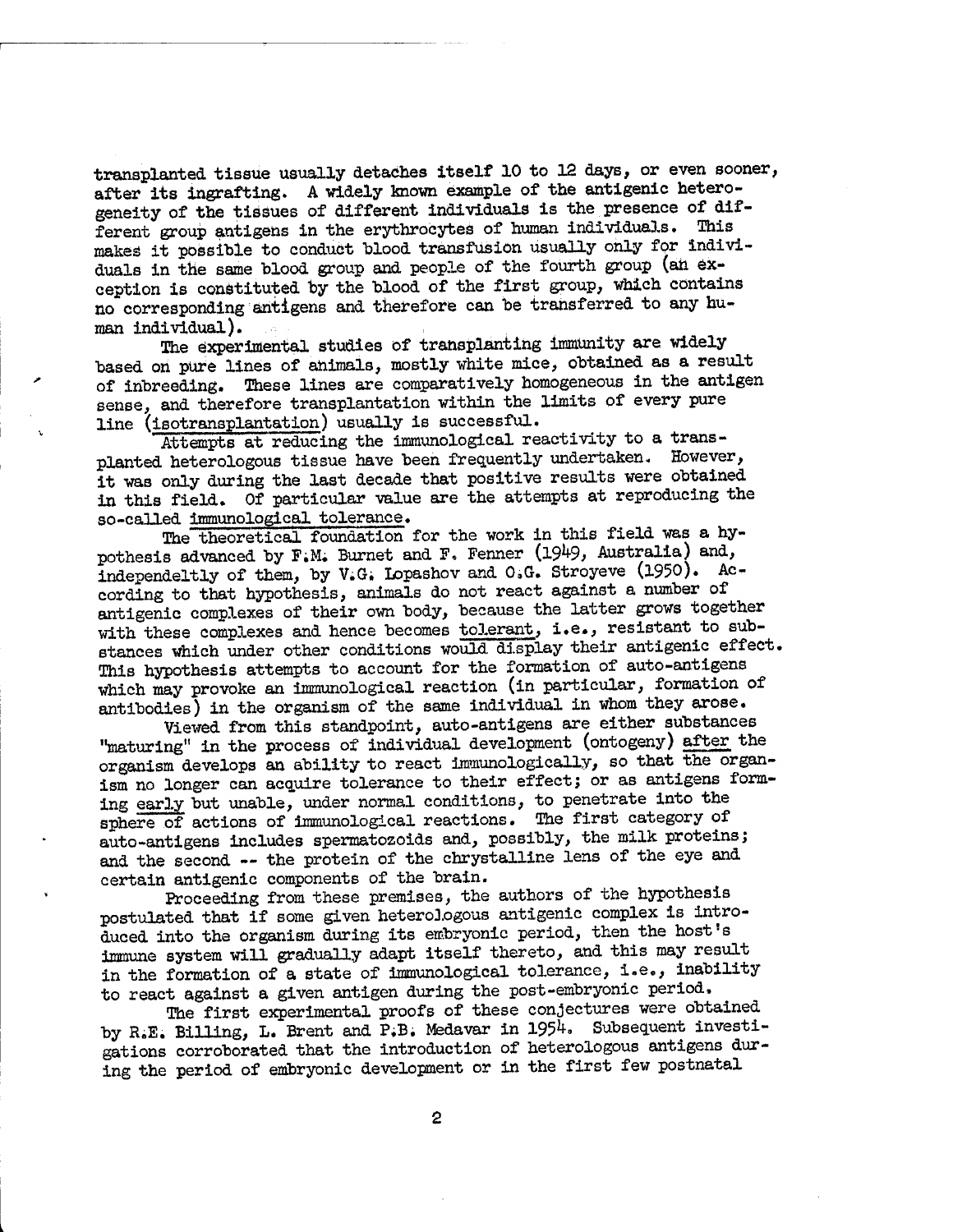does indeed create a state of immunological tolerance. This is particularly successful in the experiments with homotransplantation, and more rarely in those with heterotransplantation.

Certain other methods of artificial suppression of transplantational immunity have also been proposed. However, the procedures on which they are based still continue to yield very unstable results. Even in the experiments in which tolerance to homotransplants is artificially induced during the embryonic period^ positive results are far from being always obtained; as for heterotransplantation, in such experiments it succeeds to a known extent only between related species. Moreover, not one of these methods makes it possible to transplant in toto any tissue of an animal onto an animal of another species.

In this connection there arises the question whether this is possible at all? In other words, is it possible artificially to create chimeras, i.e., organisms in which organs and tissues taken from an animal of another species not only acclimatize themselves completely but also replace completely -- morphologically and functionally -- the animal's own corresponding organs and tissues?

Theoretically, such a possibility could hardly be rejected. It is natural to assume that such shimeras can be created only in the event the host's natural immunity to heterologous antigens could be successfully suppressed. Until recently, however, the attempts at materializing this used to founder against imsuperable difficulties relating primarily to the circumstance that even when such a drastic reduction of inborn immunity succeeds, it usually leads to the death of a given organism.

New opportunities for tackling this problem have appeared in the last few years in connection with the intensive studies of the effect of ionizing radiation and, in particular, in connection with its influence on the processes of infection and immunity. At present it has been firmly established that exposure to medium and large doses of ionizing radiation can cause a drastic decrease of inborn immunity in a number of pathogenic (disease-inducing) and even nominally pathogenic microorganisms, which is partly related to a sharp drop in the production of antibodies upon radiation injury.

Moreover, it was found that radiation sickness is accompanied by a steep decrease in inborn immunity also with regard to the immunity to the heterologous tissues of ther multicellular organisms. However, this state is comparatively short in duration, lasting on the average three or four weeks. Upon the elapse of that period, as a rule, the organism's reactivity renews itself and the transplants detach themselves.

How to overcome this difficulty? The reply was obtained unexpectedly. New experimental opportunities appeared upon studying a problem which seemingly bears no direct relation to this matter. We are speaking of the therapy of radiation sickness by means of biological preparations. At first glance, this circumstance seems strange.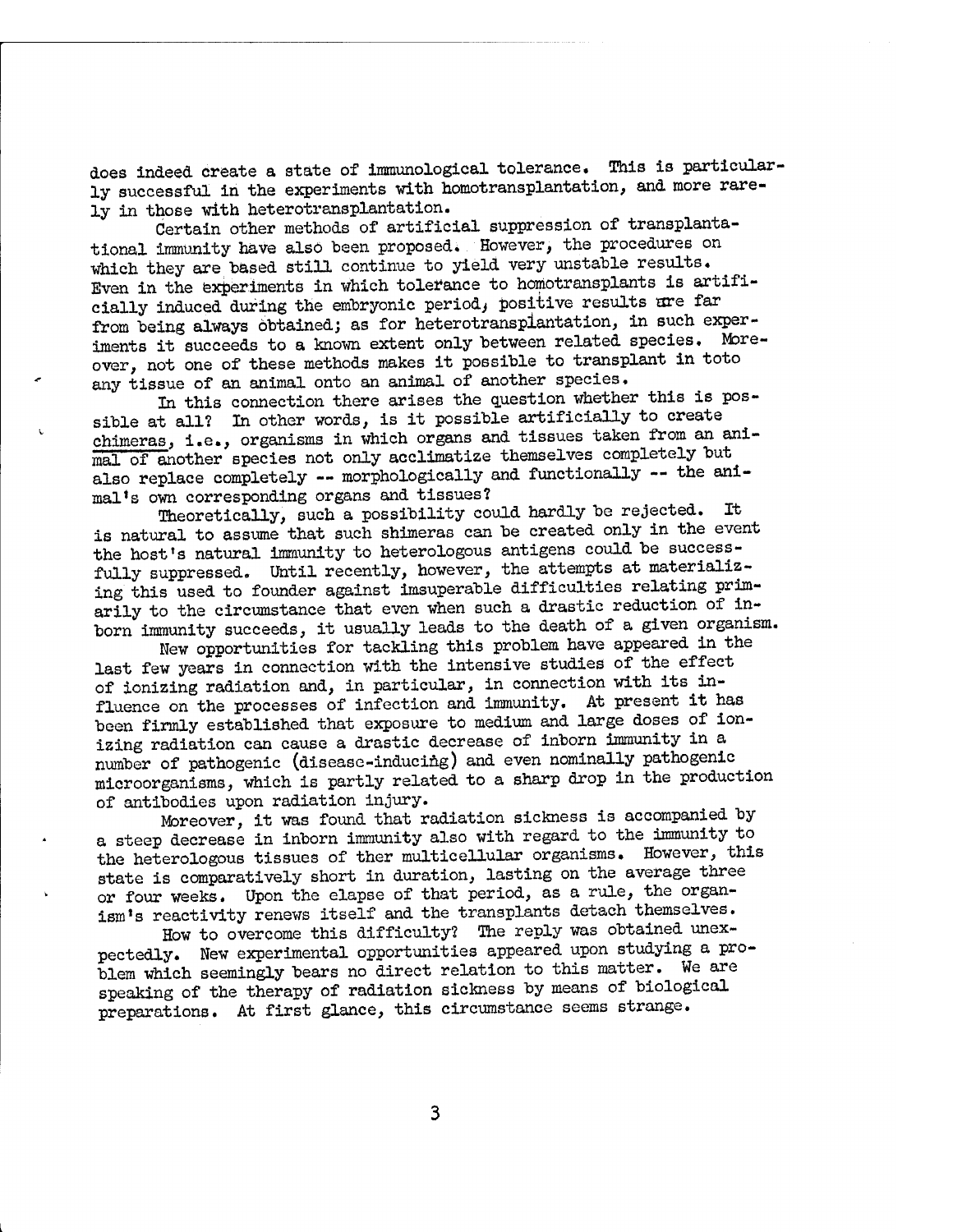In effect, if radiation sickness reduces transplantational immunity then it should be expected that a successful therapy of radiation sickness should, conversely, be conducive to the restoration of the inborn immunity which was upset by irradiation, whereas a successful transplantation requires the suppression of that immunity. However, it is precisely the experiments in the biotherapy of radiation injuries that have yielded new facts which made it possible to reexamine the problem from new standpoints and which led to the creation of the socalled radiation chimeras.

It was found that the intravenous administration of splenic tissue suspension to irradiated animals or the transplantation of the spleens of normal, nonirradiated animals to irradiated animals results in a therapeutic effect (Jacobson and co-workers, N.I. Shapiro and coworkers, A.G. Karavanov and co-workers, and others) expressed most clearly in the experiments with isotransplantation (between animals of one and the same pure line); and less clearly on introducing a suspension of splenic cells belonging to an animal of the same species. The least graphic but nevertheless not less distinct results were obtained from a series of experiments with the heterotransplantation of spleen.

Somewhat later it became possible to establish the therapeutic effect of a suspension of bone marrow cells on radiation sickness, as manifested most explicitly upon their intravenous administration within the first four days after radiation exposure (L.I. Koul and coworkers, N.I. Shapiro and co-workers, V.L. Troitskiy and M.A. Tumanyan, and others). Here the therapeutic effect was also achieved in introducing both the isologous and homologous and the heterologous bone mar-In connection with these researches, which are of major significance to the theory and practice of the struggle against radiation sickness, there arose the question of how to explain the high therapeutic effect of the blood-forming tissue when it is introduced into an irradiated organism.

It is known that the earliest symptoms of radiation sickness are the injury of the lymphoid elements of the spleen and the lymph nodes, and sells of bone marrow as well. In this connection, in the irradiated animals into which cells of the spleen or bone marrow are introduced, the destroyed cells of the blood-forming tissue usually are rapidly restored. What causes this, the self-reproduction of the host's cells or that of the donor's cells?

In this connection, two opinions have been offered. Some investigators postulated that this stems from the presence in the blood-forming organs of the nonirradiated animals of a special factor stimulating blood formation (in a number of cases favorable results could be achieved when introducing the cell-free filtrates of blood-forming organs into irradiated animals). It was also postulated that the introduced cells reproduce in the organism of the irradiated host. The experiments arranged for the purpose of corroborating this hypothesis have led to extraordinarily interesting results.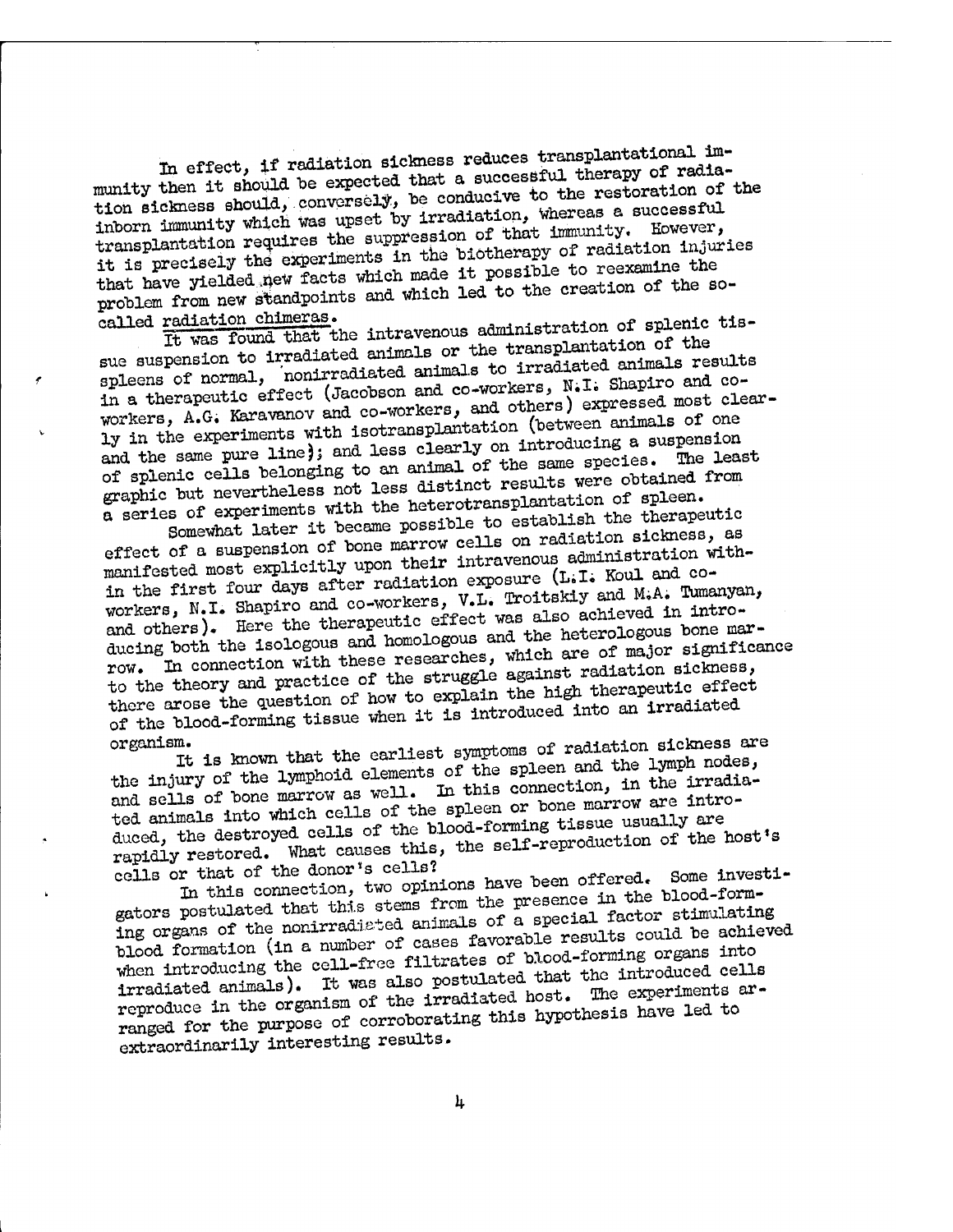First of all, it was necessary to develop methods which would make it possible to detect the self-reproduction of cells introduced into the irradiated organism. As is known, during the microscopy of the histological sections of tissues usually it is not possible to detect distinct differences between the cells of the blood-forming tissue of the various species of mammals; it is not possible, a fortiori, to detect such differences when comparing the cells of various individuals of a single species. However, the inquiring spirit of researchers has found paths for overcoming these difficulties.

Four methods were developed for establishing the presence of the donor's cells in the host's organism: histochemical, cytological, immunological, and physicochemical.

The histochemical method has made it possible to detect very explicitly the presence and multiplication of the granulocytes of rats in the organisms of mice. The basis of this method is that the granulocytes of rats contain a much greater amount of alkaline phosphatase than do the analogous cells of mice, and that this manifests itself in their differing colors when definite reagents are applied to the tissue.

The cytological method was utilized, in particular, in the experiments of K.E. Ford and his co-workers (1956); they used for this purpose a semisterile strain of mice, T-6, in which one of two chromosomes is always smaller than the pairing chromosome during the metaphase, and has a characteristic shape. Upon introducing the splenic cells from the mice of that strain into irradiated mice of another pure line, it was possible in every case to detect these small chromosomes-markers in the splitting cells of bone marrow and spleen, lymph nodes, and thymus of the host. J. Trentin (1956) in his experiments utilized the cytological peculiarities of the neutrophils\* of rabbits and guinea pigs, which have characteristic granules distinguishing them from the neutrophils of mice.

The immunological methods make it possible to detect the donor's cells in the transplant -receiving organism by means of various immunological reaction tests. The physicochemical method makes it. possible to establish the presence of heterologous erythrocytes in the organism of the irradiated host.

By means of the above-enumerated methods it was established that the cells of the donor's blood-forming tissue, when introduced into the irradiated host, are capable of reproducing themselves in the latter's organism. In other words, it became possible to obtain a valid transplantation of heterologous blood-forming tissue. Of special inter- st is the fact that such results were obtained not only in experiments with iso- and homotransplantation but also in a number of experiments with the grafting of heterologous blood-forming tissue (cells of bone marrow or spleen) onto irradiated animals.

<sup>\*</sup> Neutrophils are white blood cells stained by both acidic and basic pigments.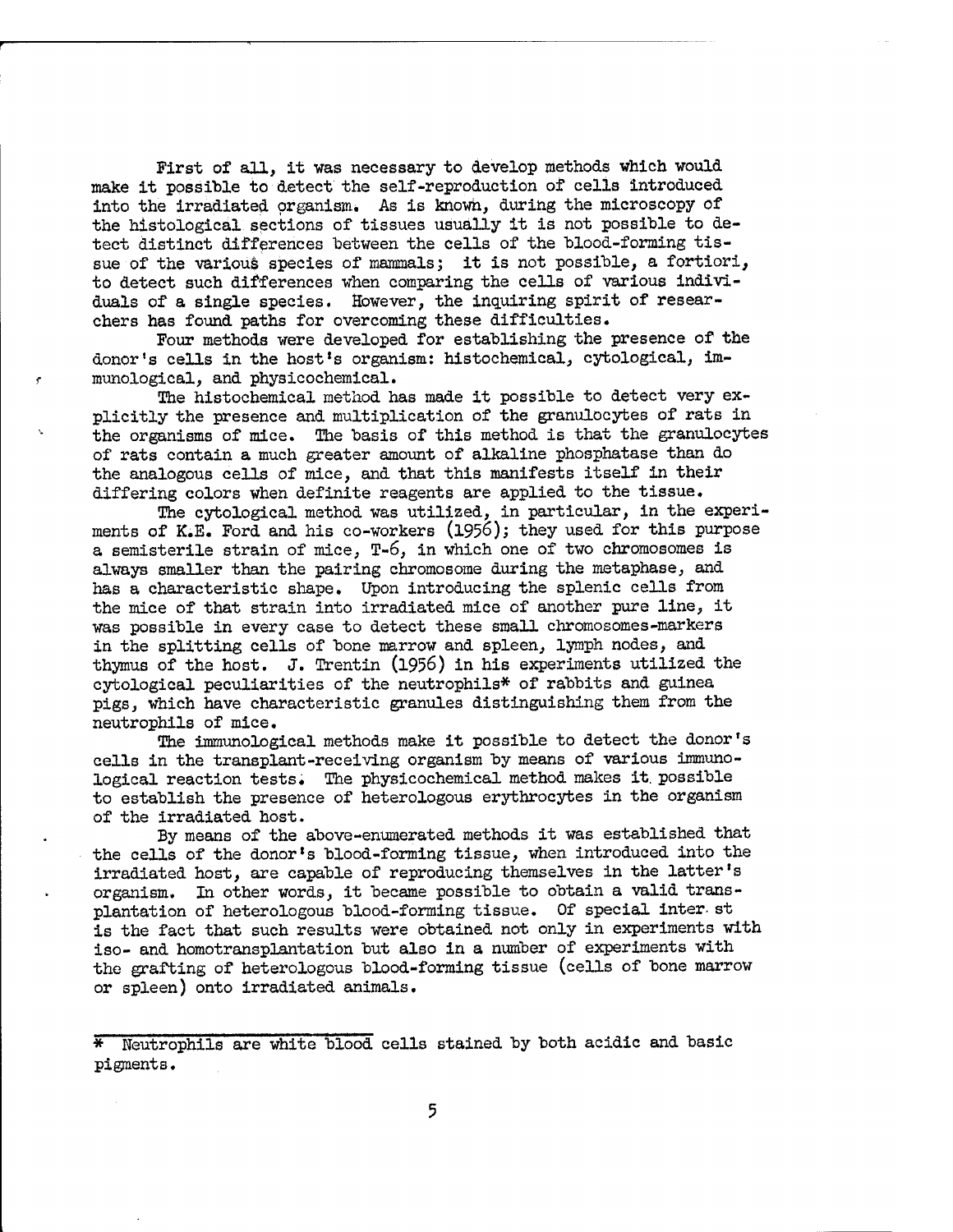The effectiveness of the transplantation of heterologous bloodforming tissue onto irradiated organisms hinges to a major extent on the genetic affinity between the donor and the host. The best results are obtained by the heterotransplantation of blood-forming tissue from a related species. This, apparently, may explain the fact that in a majority of cases in such experiments mice served as the irradiated animals (hosts) and rats, as the donors. It is, however, to be kept in mind that such a choice of animals is convenient also in the sense that it is comparatively easy to establish the presence of the cells of the blood-forming tissue of a rat, expecially granulocytes, in the organism of a mouse.

The experiments conducted by a number of researchers during the last two or three years make it possible io arrive at the conclusion that upon introducing heterologous blood-forming tissue into irradiated hosts it is possible, under specific conditions of experiment, to obtain true radiation chimeras in which the introduced tissue is capable of not only reproducing itself but also supplanting the host's analogous tissue. Such results are, as a rule, obtained in the case of exposing the host to an absolutely lethal dose of ionizing radiation. Thus, e.g., in the experiments of M. Zhengozyan and T. Makinodan (1957, United States), the introduction of bone marrow from nonirradiated rats into mice irradiated with a dose of 710 roentgens, which had caused the death of 30 percent of the animals, not only did not increase the survival rate but also, on the contrary, promoted the death of the irradiated mice. The maximal therapeutic effect of the introduction of bone marrow was obtained in application to mice irradiated with a dose of 950 roentgens. In all the mice surviving for more than 150 days after irradiation with 950, 1,150 and 1,300 roentgens, all erythrocytes were of rat origin. Apparently, a maximally successful heterotransplantation of bone marrow requires the exposure of the host to high doses of ionizing radiation causing a massive destruction of the host's own bloodforming tissue and suppressing drastically the immunological reactivity of the host's irradiated organism, so that as a result the host no longer can reject the introduced heterologous tissue.

Radiation chimeras are chimeras not only in the morphological but also in the immunobiological sense. Their nature changes radically, approximating that of the donor. Thus, for example, the irradiated mice in which the introduced bone marrow of rats has replaced a major part or all of their own blood-forming cells begin to react to the introduction of various antigens not like mice but like rats. This striking phenomenon manifests itself with special clarity in experiments dealing with skin grafting. Thus, in the experiments of O.B. Zalberg, 0. Vos and D.V, Bekk (1957), irradiated mice were protected from radiation sickness by introducing the bone marrow of a pure line of rats, "Wistar Albino Claxo". The 35 surviving mice were, after 24-151 days from the date of their irradiation, given grafts of skin pieces from rats of the same strain.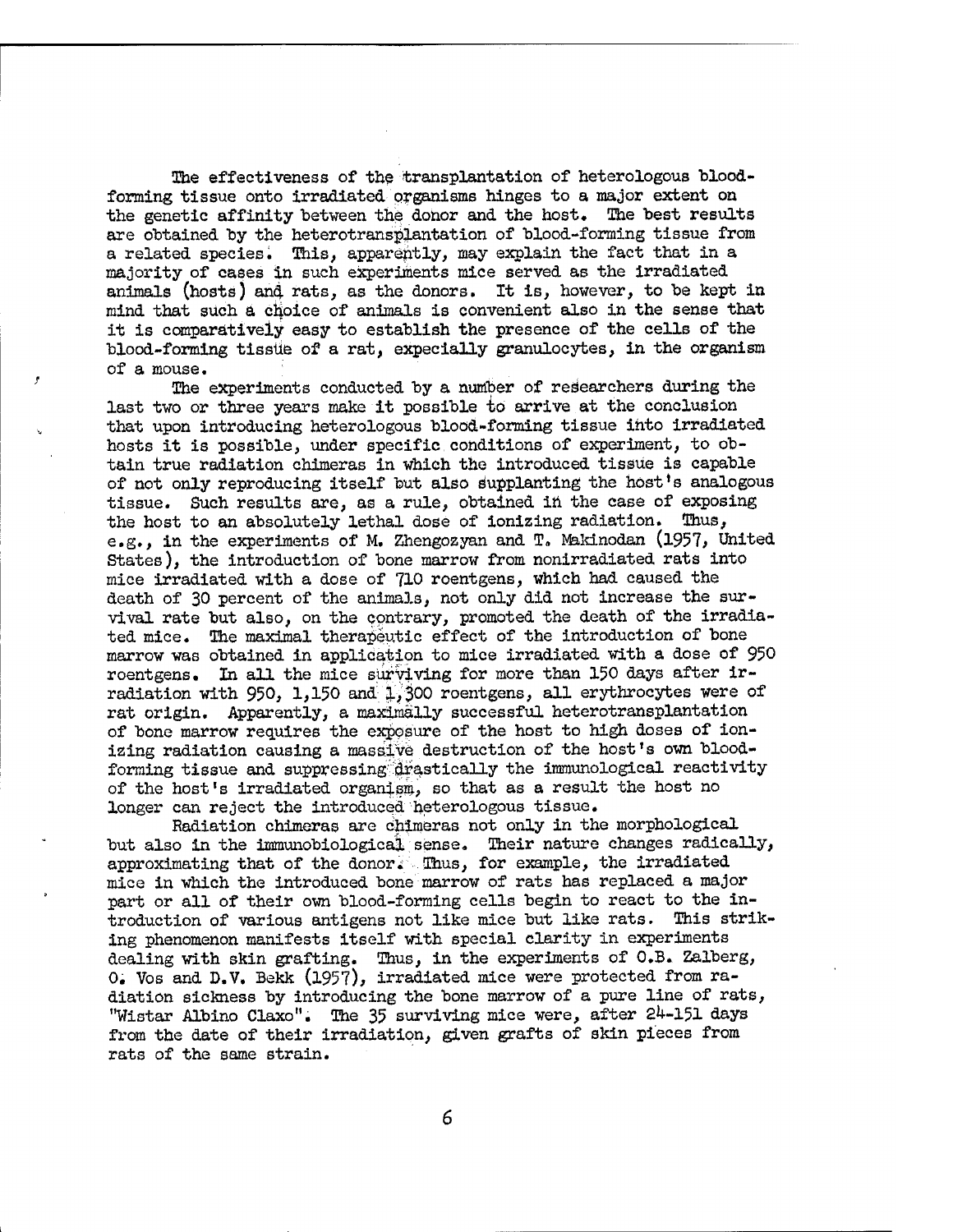A normal growth and prolonged adaption of the graft were observed in all the 10 mice in which all granulocytes\* and erythrocytes were of rat origin. In nine of the other cases, the growth of the graft was irregular — both mose and rat granulocytes were detected in the blood of these mice. In three animals, in whose blood no cells of the rat type were detected, complete rejection of the graft was observed. remaining 13 mice perished, hut all with viable grafts at the moment of their deathi In the control experiments with the grafting of rat skin onto 37 non-irradiated mice, all animals were observed to reject the grafts within not later than 12 days after they were made.

Thus, when heterologous blood-forming tissue is introduced into irradiated animals, it is not only capable of reproducing itself in the host's organism and replacing the latter's own blood-forming tissue but such an interference results also in a prolonged specific change in the immunological properties of the hose, as expressed in the development of the state of tolerance in the host, i.e., in the suppression of immunological reactions against the transplants of tissues from the strains or species of animals whose blood-forming tissue is introduced into irradiated hosts. The degree of this tolerance apparently does not depend on the degree of heterologousness of the introduced cells but hinges directly on the ability of these cells to reproduce themselves in the organism of the irradiated host: the more completely the introduced cells of blood-forming tissue replace the analogous cellular elements of the irradiated host, the more distinctly expressed is the latter's inability to reject a heterologous tissue (in particular, skin) transplanted onto him.

It should, however, be noted that when a homologous or heterologous blood-forming tissue is introduced into an irradiated host then, despite the adaption of the introduced cells and the distinct decrease in the mortality of the irradiated organisms during the first 20 days after their irradiation, a part of the animal dies in the subsequent periods: within 21 to 120 days after irradiation. This so-called secondary sickness, causing the late (delayed) death of Irradiated animals, is not observed in isltransplantation. A majority of the investigators assume that the delayed mortality is a result of the antigen-antibody reaction. According to one standpoint, antibodies are produced by the organism of the irradiated host; it is assumed that they react with the antigens of the introduced blood-forming tissue, which also is the reason for the onset of secondary sickness. Other investigators postulate that the introduced blood-forming elements, on reproducing themselves and replacing the blood-forming tissue of the irradiated organism, themselves produce antibodies directed against the host's tissues. Both these hypotheses are based on definite experimental data, and as yet it is difficult to

\* White blood cells with protoplasm — having granular structure.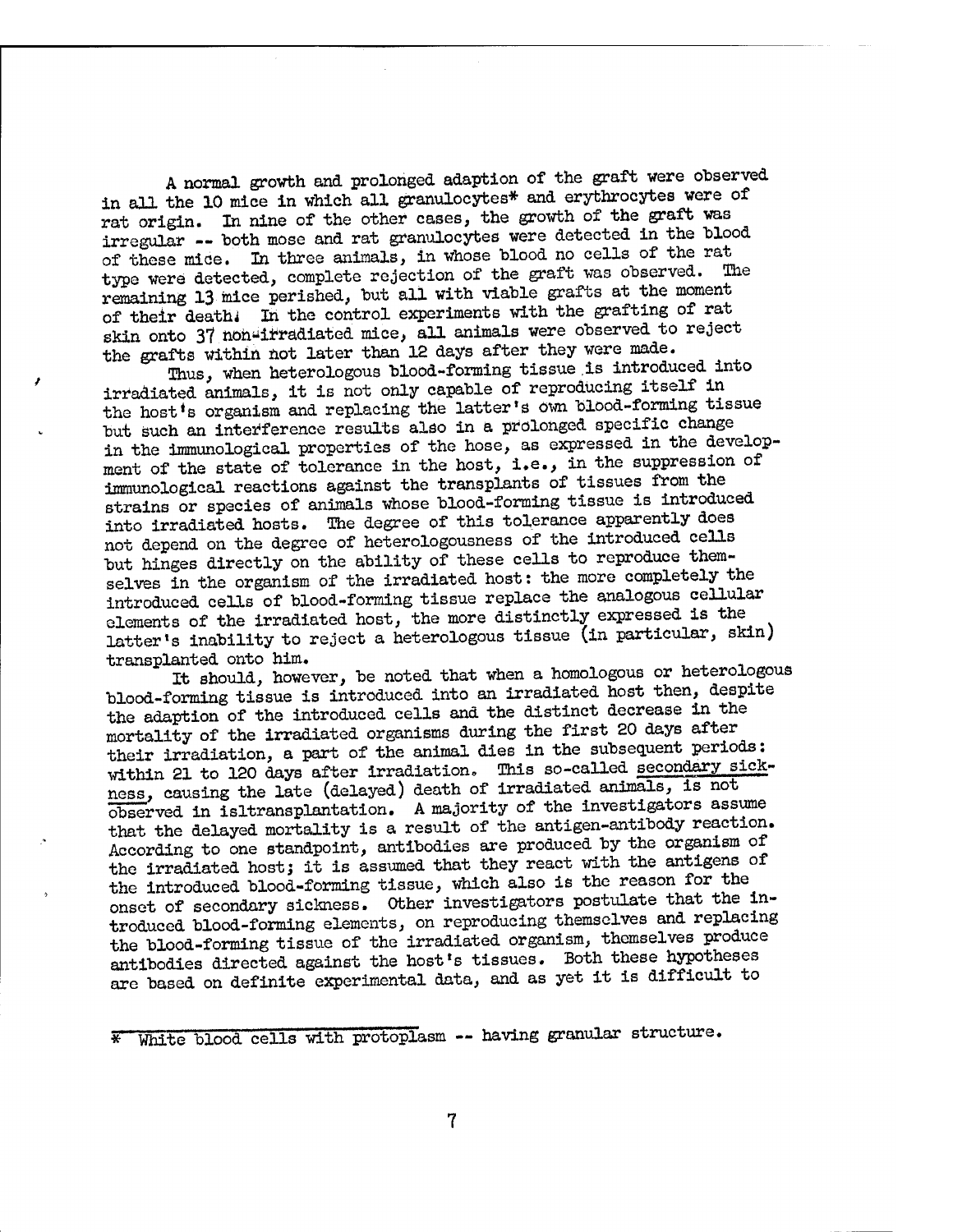decide which one is more justified. Apparently, both these possibilities are quite real, but the degree of manifestation of each depends on concrete conditions in every individual case. One such condition is, in particular, the amount of the host's immuriogenetic tissue remaining undamaged after the irradiation, and also the extent of its regeneration.

So that the donor\*s cells could exist in a genetically different (heterologous) irradiated host, the antigenically different tissues of the hosts and the donor should be subject to mutual adaptation in such a way as to cease to react to one another. In radiation chimeras the regeneration of the host's tissues after irradiation develops in the presence of the blood-forming tissue of the donor. On the other hand, during the self-reproduction of the donor's cells in the Organism of the irradiated host, these self-reproducing cells may also adapt themselves to the host's tissues and become tolerant to them.

Secondary sickness develops at incomplete adaptation or in the absence of that adaptation because of a chronic antigen-antibody reaction. In isotransplantation there occurs a total mutual adaptation between the tissues of the host and the donor, the antigen-antibody reaction does not arise, and secondary sickness does not develop. In the final analysis, the process of mutual adaptation depends on other factors: on the degree of regeneration of the host's immunogenetic tissue and on the degree of self-reproduction of the immunogenetically active cells of the introduced blood-forming donor tissue.

Thus, the feasibility of obtaining radiation chimeras under experimental conditions can be regarded as a definitely established fact. In this connection, the researchers concerned with the problems of the transplantation of organs and tissues are facing newly revealed prospects. At present the practical application of blood-forming tissue for the treatment of radiation sickness is complicated by the circumstance that upon the introduction of homologous or heterologous bone marrow (or spleen) a major part of the irradiated hosts perishes within 21 tö"120 days after irradiation as a result of secondary sickness.

The most important task in this field, therefore, is to develop methods for the prophylaxis of delayed mortality in the homologous and heterologous radiation chimeras. Certain encouraging results have already been attained in this direction. Thus, e.g., A. Lengerova (1957, Czechoslovakia) established that, in contrast with the homotransplantation of the blood-forming tissue from adult animals, which results in delayed mortality, the latter is not observed when cells of embryonic blood-forming tissue are introduced into irradiated animals.

Recently the following event had happened. On 15 October 1958, in Yugoslavia, as a result of the breakdown of an atomic reactor, six persons were exposed to radiation, five of them receiving absolutely lethal doses of neutron and gamma radiation (from 600 to 1,200 roentgens). The victims were flown to Paris, where homologous bone marrow was infused into the five who had received lethal doses of radiation. Successful immediate results were obtained for four of the five patients;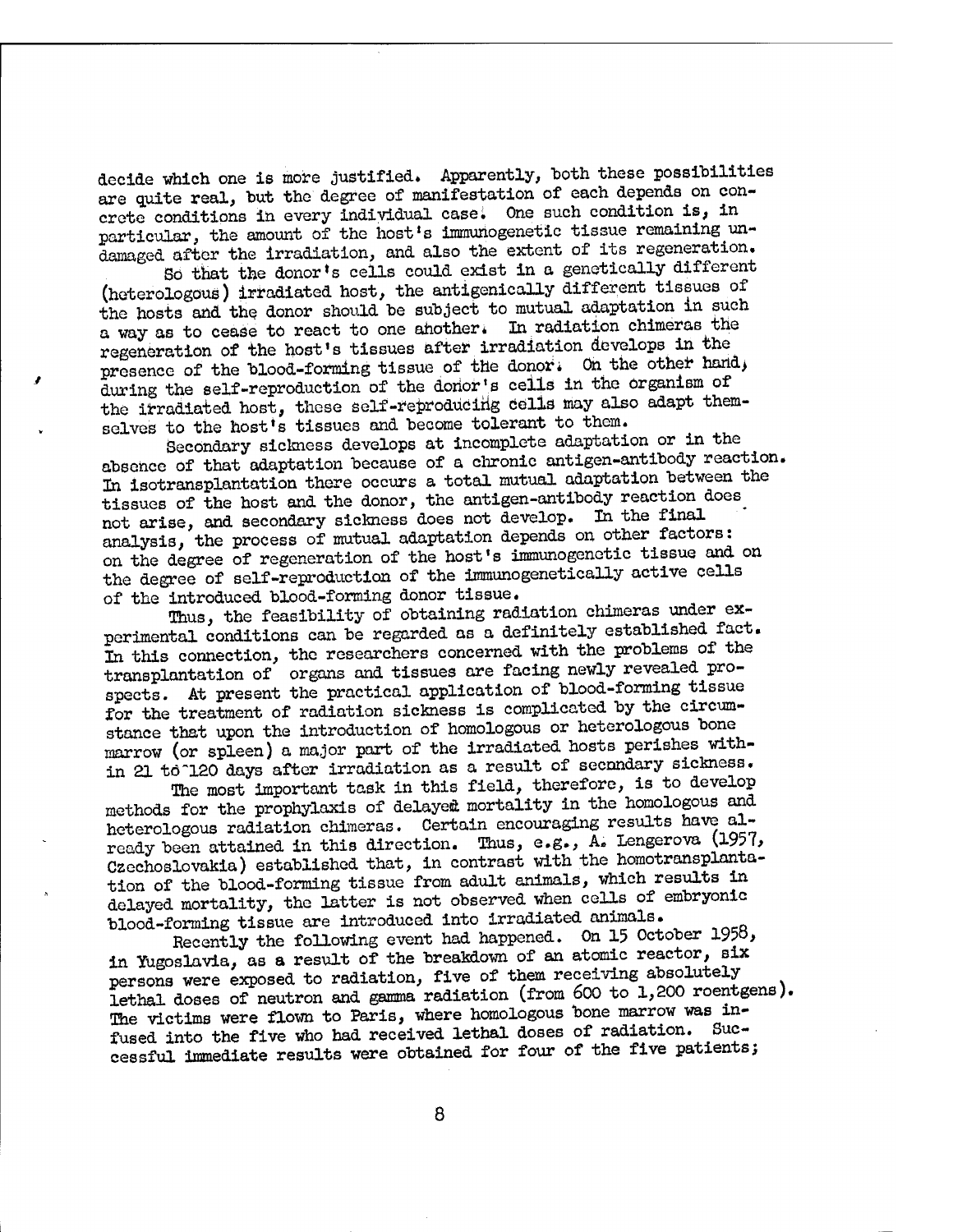bone marrow collected by puncturing the bones of adult donors of the same blood group as the victims was administered to the victims. An emulsion of bone marrow amounting to 183-300 milliliters (8-14 billion cells) was infused into the victims on the 24th, 33rd, and 36th days after radiation injury. Special investigations established that a prolonged adaption of the introduced cells proceeded in the organism of the patients. In all the four surviving patients a clearly expressed increase in the count of white and red blood cells, gain in weight and improvement in general state had been observed as soon as after 48 hours from the time of infusion.

These data were published in March 1959 by the French scientists G. Mate, A. Zhamme, and others. Considering that that catastrophe had happened on 15 October 1958, it can be assumed that these favorable results did not abate for at least four months since the radiation injury. We cannot as yet speak of the ultimate results. In particular, the possibility of the development of a secondary immunological reaction (secondary sickness at a later time) is not excluded. However, the fact that the patients are still alive serves as the proff of a prodigious feat of modern biology and medicine.

This provides a foundation for the hope that in the immediate future it will become possible to find effective means for combatting secondary sickness, which will make it possible, in turn, to use suspensions of cells of homologous and heterologous blood-forming tissue for the treatment of radiation sickness. The enormous theoretical importance of the work on the artificial creation of radiation chimeras is indisputable. This research is opening up new paths for the study of the mechanism of transplantational immunity, and it makes it possible to consider the problem of the heterologousness of species from new theoretical standpoints.

END

1386